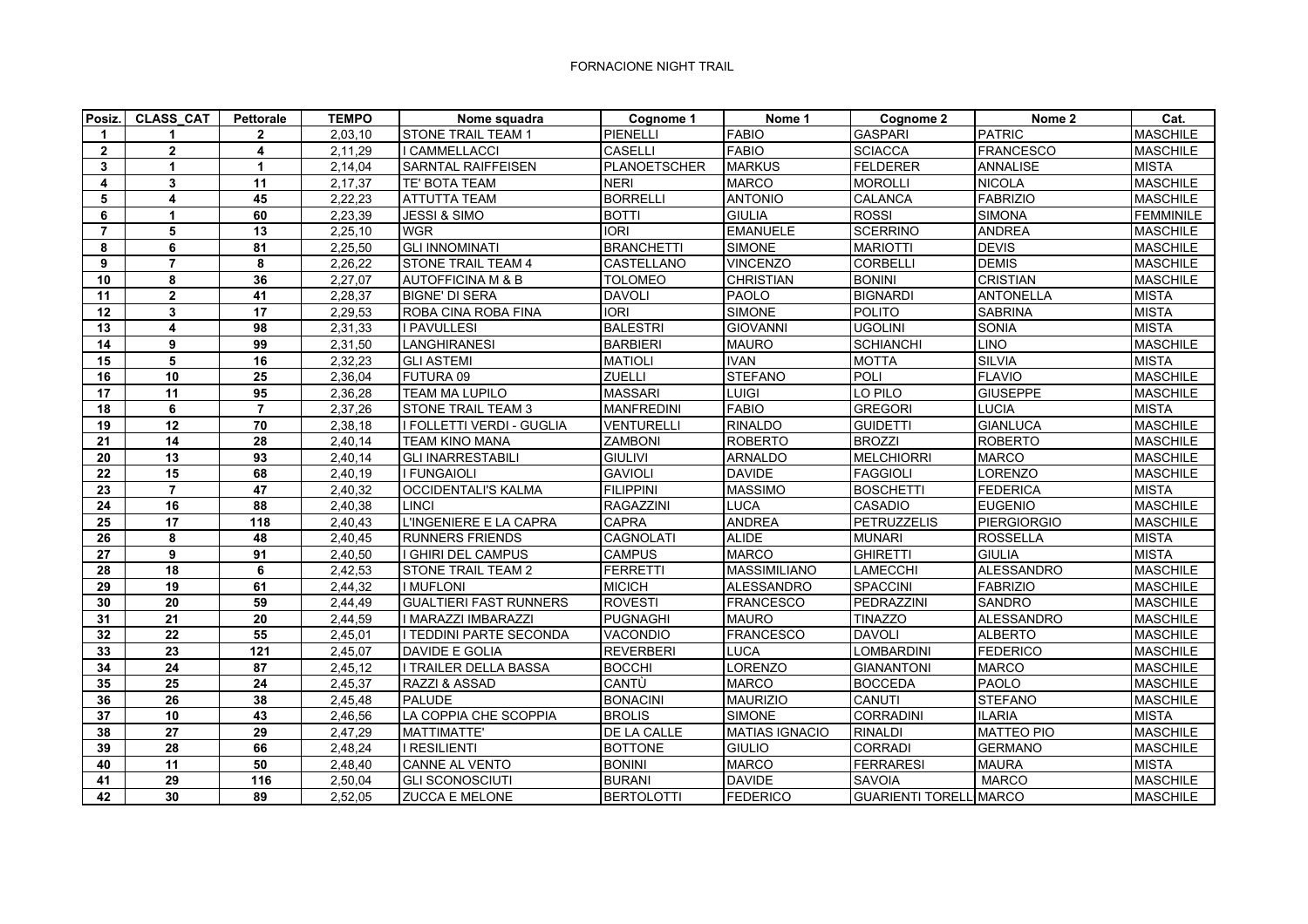## FORNACIONE NIGHT TRAIL

| 43              | 12                      | 56              | 2,52,16   | TRAIL QUIA ABSURDUM               | LEGNANTE            | <b>GUIDO</b>      | <b>BROGGI</b>      | <b>BENEDETTA</b>    | <b>MISTA</b>     |
|-----------------|-------------------------|-----------------|-----------|-----------------------------------|---------------------|-------------------|--------------------|---------------------|------------------|
| 44              | $\overline{2}$          | 67              | 2,52,35   | <b>SERANNA</b>                    | CASALI              | <b>SERENA</b>     | <b>TIRONI</b>      | <b>ANNALISA</b>     | <b>FEMMINILE</b> |
| 45              | 31                      | 113             | 2,53,34   | GATE 13                           | <b>BENETTI</b>      | <b>MASSIMO</b>    | <b>ZANOLINI</b>    | <b>MICHELE</b>      | <b>MASCHILE</b>  |
| 46              | 32                      | 104             | 2,54,07   | <b>QUELLI DI LISBONA</b>          | PELLINI             | <b>TIZIANO</b>    | <b>PIOVANI</b>     | <b>MARCO</b>        | <b>MASCHILE</b>  |
| 47              | 33                      | 58              | 2,54,24   | <b>BLABLA TEAM</b>                | <b>CORNETTI</b>     | <b>EMANUELE</b>   | CASOLARI           | <b>ROBERTO</b>      | <b>MASCHILE</b>  |
| 48              | 34                      | 40              | 2,55,05   | <b>TASSO ALCOLICO</b>             | <b>VERONESI</b>     | <b>ANDREA</b>     | <b>CASOLARI</b>    | <b>SIMONE</b>       | <b>MASCHILE</b>  |
| 49              | 35                      | 72              | 2,55,08   | ONE SHOT ONE KILL TEAM            | <b>BOERI</b>        | <b>DARIO</b>      | <b>FANTESINI</b>   | <b>LUCA</b>         | <b>MASCHILE</b>  |
| 50              | 36                      | $\overline{97}$ | 2,56,17   | <b>FANGO E GLORIA</b>             | CUCCI               | <b>GIUSEPPE</b>   | <b>BORGHI</b>      | <b>LUCA</b>         | <b>MASCHILE</b>  |
| 51              | 37                      | 37              | 2,56,33   | I GIALLI                          | <b>ROVATTI</b>      | <b>DANIELE</b>    | <b>GHEDUZZI</b>    | <b>ROBERTO</b>      | <b>MASCHILE</b>  |
| 52              | 13                      | 115             | 2,58,17   | 2 MEDIE                           | <b>PANETTA</b>      | <b>GIUSEPPE</b>   | <b>GASPARINI</b>   | <b>GIORGIA</b>      | <b>MISTA</b>     |
| 53              | 38                      | 49              | 2,58,27   | <b>AKIRA BOYS</b>                 | <b>FERRARI</b>      | <b>ALEX</b>       | <b>CASTELLARI</b>  | <b>LUCA</b>         | <b>MASCHILE</b>  |
| 54              | $\mathbf{3}$            | 10              | 2,59,57   | AVIO E LE SUE SIEPI               | <b>SALSI</b>        | <b>ANNA</b>       | <b>VIGNOLI</b>     | <b>STEFANIA</b>     | <b>FEMMINILE</b> |
| 55              | 39                      | 105             | 3,00,34   | <b>GREEN CHEESE</b>               | $\overline{ORI}$    | <b>ENRICO</b>     | <b>BACCHI</b>      | <b>GIUSEPPE</b>     | <b>MASCHILE</b>  |
| 56              | 40                      | 73              | 3,00,45   | <b>AVIS PAVIA</b>                 | <b>MAFFI</b>        | <b>GIAMPIERO</b>  | <b>TOSI</b>        | <b>GIANLUIGI</b>    | <b>MASCHILE</b>  |
| 57              | 41                      | 21              | 3,00,55   | <b>ZIO E NIPOTE</b>               | <b>ROSSI</b>        | <b>ALESSANDRO</b> | <b>VERNIZZI</b>    | <b>FEDERICO</b>     | <b>MASCHILE</b>  |
| 58              | 14                      | 92              | 3,01,26   | <b>WINDY</b>                      | <b>IOTTI</b>        | <b>ROBERTO</b>    | <b>PAOLINI</b>     | <b>ELEONORA</b>     | <b>MISTA</b>     |
| 60              | 15                      | 19              | 3,02,22   | PRIMA O POI ARRIVIAMO             | VEZZANI             | <b>ALESSANDRO</b> | <b>PASCARELLI</b>  | <b>GIULIA</b>       | <b>MISTA</b>     |
| 59              | 42                      | $\frac{1}{120}$ | 3,02,28   | <b>GRUPPO ALPINISTICO PUPAZZI</b> | COPPELLI            | <b>BONI</b>       | <b>BONI</b>        | <b>DAVIDE</b>       | <b>MASCHILE</b>  |
| 61              | 16                      | 39              | 3,04,06   | <b>CECIMATTE</b>                  | <b>FERRETTI</b>     | <b>MATTEO</b>     | <b>MOLINARI</b>    | <b>CECILIA</b>      | <b>MISTA</b>     |
| 62              | 43                      | 69              | 3,04,52   | <b>NUTRIE DI MONTAGNA</b>         | <b>BERTARINI</b>    | <b>GIAMPAOLO</b>  | <b>PASSUTI</b>     | <b>GIANLUCA</b>     | <b>MASCHILE</b>  |
| 63              | 17                      | 33              | 3,05,24   | IL LUPO E LA SUA TANA             | <b>GIULIANI</b>     | <b>ALESSANDRO</b> | <b>NERI</b>        | <b>CARLA</b>        | <b>MISTA</b>     |
| 64              | 18                      | 106             | 3,06,31   | <b>MARITO E MOJE</b>              | <b>FRANCESCHI</b>   | <b>LUCA</b>       | <b>BRAIDI</b>      | <b>FRANCESCA</b>    | <b>MISTA</b>     |
| 65              | 44                      | 23              | 3,06,50   | <b>BORZANESE</b>                  | <b>GANAPINI</b>     | <b>MAURO</b>      | <b>BARTOLI</b>     | <b>MIRCO</b>        | <b>MASCHILE</b>  |
| 66              | 45                      | 62              | 3,07,11   | I CUGINI DI MONTAGNA              | <b>BORETTI</b>      | <b>MARCELLO</b>   | CANTARELLI         | <b>MASSIMILIANO</b> | <b>MASCHILE</b>  |
| 67              | 46                      | 44              | 3,07,28   | I GEMELLI DIVERSI                 | <b>MASTROMATTEI</b> | <b>FRANCO</b>     | <b>MELE</b>        | <b>SALVATORE</b>    | <b>MASCHILE</b>  |
| 68              | 47                      | 108             | 3,08,34   | A MANETTA                         | <b>GIOVANELLI</b>   | <b>ROBERTO</b>    | <b>BERETTI</b>     | <b>FILIPPO</b>      | <b>MASCHILE</b>  |
| 69              | 19                      | 64              | 3,08,39   | <b>FARFIFOX</b>                   | SIGNORELLI          | <b>ANDREA</b>     | <b>MARZANI</b>     | <b>KATIA</b>        | <b>MISTA</b>     |
| 70              | 48                      | 84              | 3,09,11   | <b>TEAM CAVALONES</b>             | <b>ROMANO</b>       | <b>ALEJANDRO</b>  | <b>AVANZI</b>      | <b>MARCO</b>        | <b>MASCHILE</b>  |
| 71              | 49                      | 75              | 3,10,24   | <b>GP CORNO GIOVINE B</b>         | <b>DALLERA</b>      | PIERLUIGI         | <b>MONTANINI</b>   | <b>IVANO</b>        | <b>MASCHILE</b>  |
| 72              | 50                      | 71              | 3,10,42   | <b>FOGLIANO TRAIL TEAM</b>        | <b>GARGALLI</b>     | <b>FRANCESCO</b>  | <b>MATTIOLI</b>    | <b>ALESSANDRO</b>   | <b>MASCHILE</b>  |
| 73              | 51                      | 109             | 3, 12, 13 | <b>I MASTINI</b>                  | PEDERZINI           | <b>IVAN</b>       | <b>FOLIGNO</b>     | <b>ROBERTO</b>      | <b>MASCHILE</b>  |
| 74              | 52                      | 51              | 3, 14, 18 | <b>VENTOSIANI</b>                 | <b>TORO</b>         | <b>ALESSIO</b>    | <b>BERTONI</b>     | <b>CRISTIANO</b>    | <b>MASCHILE</b>  |
| 75              | $\overline{53}$         | $\overline{27}$ | 3,14,27   | IO SPERIAMO CHE ME LA CAVO        | <b>VILLANI</b>      | <b>CRISTIAN</b>   | <b>MENOZZI</b>     | <b>DANIELE</b>      | <b>MASCHILE</b>  |
| 76              | 20                      | 26              | 3,15,01   | CHIA & ANDRE                      | <b>ANTONELLI</b>    | <b>ANDREA</b>     | <b>SIROCCHI</b>    | <b>CHIARA</b>       | <b>MISTA</b>     |
| $\overline{77}$ | 54                      | $\overline{31}$ | 3,15,26   | <b>I FALCHI</b>                   | CARBOGNANI          | <b>STEFANO</b>    | CODELUPPI          | <b>IGOR</b>         | <b>MASCHILE</b>  |
| 78              | 21                      | 82              | 3,19,39   | <b>GLI ABATI</b>                  | <b>ALBERTI</b>      | <b>GIOVANNI</b>   | <b>DODI</b>        | <b>BARBARA</b>      | <b>MISTA</b>     |
| 79              | 55                      | $\overline{83}$ | 3,20,35   | <b>GLI INCREDIBILI</b>            | <b>GUALTIERI</b>    | <b>ANDREA</b>     | POLI               | <b>FULVIO</b>       | <b>MASCHILE</b>  |
| 80              | $\overline{\mathbf{4}}$ | 9               | 3,21,13   | <b>SCIAMANE SCEME</b>             | <b>PENNA</b>        | <b>PAOLA</b>      | <b>CORNA</b>       | <b>SIMONA</b>       | <b>FEMMINILE</b> |
| 81              | 56                      | 32              | 3,21,44   | <b>I MALEDETTI</b>                | <b>BASCHIERI</b>    | <b>ANDREA</b>     | <b>FERRARI</b>     | <b>FAUSTO</b>       | <b>MASCHILE</b>  |
| 82              | 57                      | 119             | 3,24,13   | <b>GLI AMMUTINATI DEL BOUNTY</b>  | RAVAZZINI           | <b>MARCO</b>      | <b>MONTERUMICI</b> | <b>LUCA</b>         | <b>MASCHILE</b>  |
| 83              | 22                      | 90              | 3,26,49   | <b>PANPAGNOTTA</b>                | <b>FERRI</b>        | <b>GIUSEPPE</b>   | <b>FERRI</b>       | <b>CAMILLA</b>      | <b>MISTA</b>     |
| 84              | 58                      | 110             | 3,27,43   | PODISTI STAGIONATI                | <b>INDELICATO</b>   | <b>ANTONIO</b>    | DEL BUE            | <b>DANILO</b>       | MASCHILE         |
| 85              | 59                      | 30              | 3,28,03   | <b>GLI ALANI</b>                  | CAPRIFOGLI          | <b>MORENO</b>     | <b>FERRARI</b>     | <b>ANDREA</b>       | <b>MASCHILE</b>  |